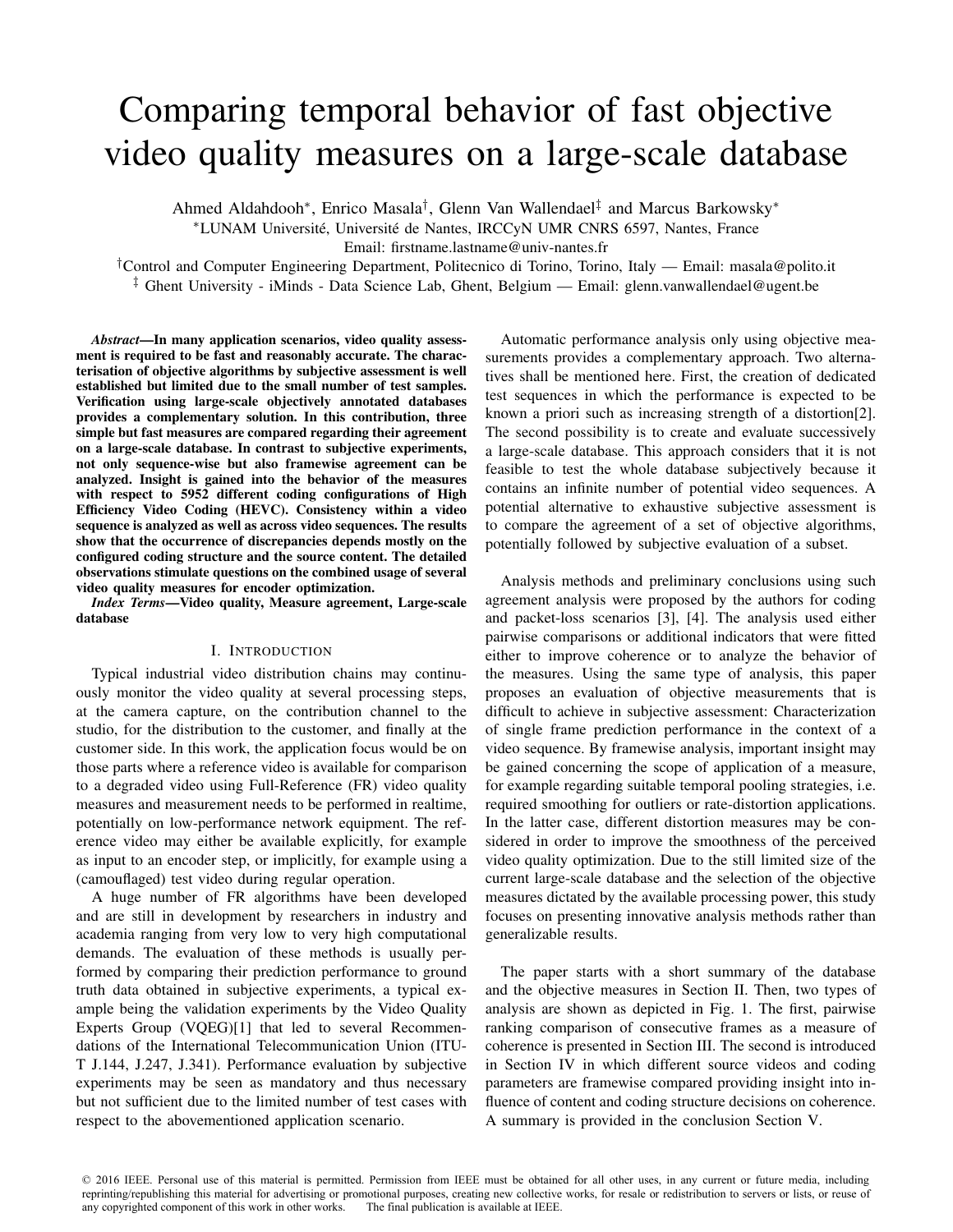

Fig. 1: Illustrations for the two types of analysis that are demonstrated in this paper.

#### II. LARGE-SCALE DATABASE DESCRIPTION

The HEVC large scale database [3], [5] is created from 10 source videos of 10 seconds long with a wide variation including a cartoon, sports content, nature, and user generated content. The original High Definition (1920x1080) sources have also been downscaled to 1280x720 and 960x544 before further processing by a Hypothetical Reference Circuit (HRC).

As HRCs, only compression has been considered using a varied set of parameters. First of all, the bitrate has been fixed using two constant bitrate techniques (frame based and coding unit based at 0.5, 1, 2, 4, 8, and 16 Mbps) and quantization parameter (QP) based (at QPs of 26, 32, 38, 46). Second, the Group Of Pictures (GOP) size has been varied between two (IBPBPBPBP) and eight (IBBBBBBBP) with one low delay variation having a GOP size of four. Both open-GOP and closed-GOP structures have been considered at intra periods of 8, 16, 32, and 64. Finally, the number of slices has been varied (one, two, and four slices per picture) including a fixed slice size version providing 1500 bytes per slice. In total, 59520 sequences have been produced in this way enabling a data analysis approach on video compression behavior.

In this work, the strategy has been to start with a limited set of sources and a large variety of compression parameters or HRCs in order to keep processing feasible. In a later phase, by identifying the most useful subset of HRCs an extension of the number of sources is planned against this restricted set of HRCs. From all these encoded sequences, i.e., Processed Video Sequences (PVS), the frame based and sequence average of Peak Signal-to-Noise Ratio (PSNR), Structural Similarity Index (SSIM) [6], and Visual Information Fidelity (VIFP) [7] have been calculated.

#### III. CONSISTENCY MEASURE ON CONSECUTIVE FRAMES

In this section, the continuity of agreements and disagreements is analyzed within one HRC, i.e. within one coding condition, for each source content.

$$
Agreement = \begin{cases} 1 & \mid \sum_{Q \in \{PSNR, SSIM, VIFP\}} sign(Q(A) - Q(B)) \mid = 3\\ 0 & else \end{cases} \tag{1}
$$

The continuity of agreements is measured in a sequential manner as formally described in Eq. 1 and as illustrated in Fig. 1 with solid arrows. Once the disagreement is happening between frames (A and B), there is high probability that frame B disagrees too with frames before A. For the given large-scale database, there are 5952 HRCs for each 250-frame source. Hence, a 5952x249 agreement/disagreement matrix is calculated for each source. Then, for each of these sources, the columns are summed and divided by the number of HRCs. This type of analysis shows the temporal behavior of different objective video quality metrics, namely PSNR, SSIM, and VIFP. Fig. 2 shows the variations of the number of disagreements over time for two source contents: source number 6 and 10. The darker the bar for a particular frame, the higher the fraction of disagreement between the frame represented on the X-axis and its previous frame. It is difficult to make general interpretations of the maxima from such an overall analysis. A better strategy is to consider agreement with respect to the different sources or coding conditions as described in the following subsections as well as in Section IV. On the other hand, what can already be observed in this high-level analysis is that the highest number of agreement (white peaks) are happening when agreement between video quality measures is calculated between Intra-frames and their successive/preceding Inter-frame. Further analysis of the data reveals that this is because the Intra-frame has a notable higher quality compared to next/previous Inter-frame from the quality measure point of view. The used encoder configurations implies a higher quality to the Intra-frame compared to Interframes such that all measures easily agree on which frame is highest in quality. Thus, when measuring improvements of newly proposed algorithm, it is advantageous to compare all available objective measures with respect to the content in order to provide a thorough analysis of the proposal.

# *A. The impact of content*

When analyzing the data in more detail, the influence of the content types and characteristics clearly appears. From the data, it can be observed that the number of disagreement varies from one content type to the other. In Fig. 3, the fraction of disagreement for each quality measure is displayed. It can be observed that the contribution of each quality measure to the overall disagreement is very clear. The majority of disagreement in SRC3 is due to PSNR, while the majority of disagreements in SRC10 is due to SSIM, the figure is not presented here due to space limitations. From these observations, it can be concluded that depending on the type of the source content, PSNR, SSIM, and VIF can act differently. Thus, when measuring improvements of algorithms, it is advantageous to compare all available objective measures with respect to the content in order to provide a thorough analysis.

#### *B. The impact of Intraperiod*

As mentioned in the high-level analysis, the Intraperiod is a very important factor in understanding the temporal behavior of the quality measures. Fig. 4 shows this effect. It demonstrates the variation of disagreements of HRCs of SRC6.

<sup>© 2016</sup> IEEE. Personal use of this material is permitted. Permission from IEEE must be obtained for all other uses, in any current or future media, including reprinting/republishing this material for advertising or promotional purposes, creating new collective works, for resale or redistribution to servers or lists, or reuse of any copyrighted component of this work in other works. The final publication is available at IEEE.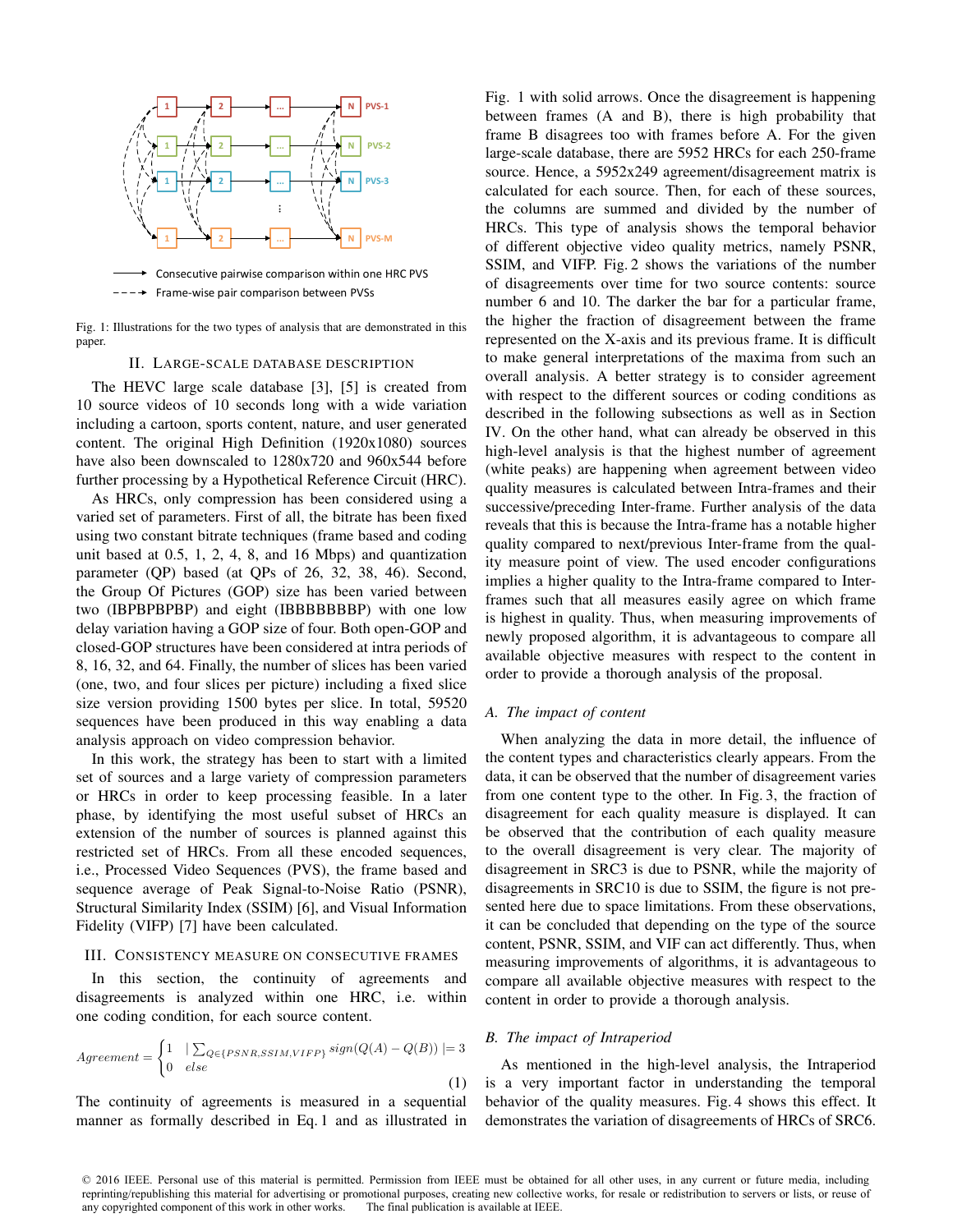

Fig. 2: The variations of the number of disagreements over time for two source contents: source number 6 and 10.



It is obvious that the disagreement fractions between Intraframes and next/previous frames is very low compared to other frames. Similar observations can be made for all Intraperiods ( 8, 16, 32, and 64) and also for the other source contents. The capability of the quality measures to agree when comparing two frames of notable difference in quality is the main reason for this phenomenon. Hence, when a source is encoded with coding conditions that only differ in the Intraperiod, temporal pooling strategies for calculating the video quality score may be examined and this effect may be taken further into account.



Fig. 4: The variation of disagreement fractions of HRCs with Intraperiod of 8, 16, 32, and 64 of SRC6.

# *C. The impact of GOP structure*

Low-delay and the hierarchical structure of GOP configurations are widely used in different application scenarios. In this work, the consistency of quality measures is categorized to show the role of hierarchical GOP structure with different sizes and a low-delay configuration of size four. Fig. 5 shows this role for SRC6. The number of disagreement in the low-delay configuration is higher than the number in the hierarchical coding structures. This observation stands for all source contents except for SRC3. This behavior of low-delay might be due to the its configuration of using not only the previous frame but also -5,-9, and -13 frames relative to the first frame of the GOP. Moreover, in low-delay there is only one layer and the quality of the inter-frames are very similar, which yields a high inconsistency between the quality measurements.



Fig. 5: The variation of disagreement fractions of HRCs with hierarchical GOP of 2, 4, and 8 and the low delay of 4.

# *D. The impact of QP and rate control*

An interesting observation can also be made for the impact of using a constant quantization parameter or a rate control configuration. Very low and very high disagreement fractions periodically alternate at the beginning and the middle of the GOP while this is not observed when rate control is used. Fig. 6 shows this observation for SRC7. In this source, the fraction of disagreements for some frames is higher than 50% when constant QP is used while it is not the case for the rate control option.



# and rate control option.

# IV. CONSISTENCY WITH RESPECT TO SOURCE CONTENT AND CODING PARAMETERS

In this section the agreement of the measures is analyzed across PVS, i.e. by considering two PVS at a time and comparing their quality measure values for each single frame (see the dashed arrows in Fig. 1). Consider, for instance, the sequence-level values of each of those metrics for two different PVSs. Two cases are possible: either all the measures agree (Case *Agree*) on which PVS provides the best quality, or they do not agree (Case *Disagree*). From this point, we only consider Case *Agree*, and we investigate if such an agreement at the overall sequence level corresponds to agreement for single frames as well.

First, we observed that, for sequences for which the quality is strongly different, typically there is agreement at the frame level, i.e., comparing the measures for frames in the same position in the two sequences yields to agreement among the measures. However, when the quality difference is less pronounced, even in Case *Agree*, for some frames in the sequence there is no agreement for frames in the same position. For the purpose of this work we consider only sequences for which the agreement holds for more than 90% of the frames (Case *Agree90*). The rationale behind this choice is that when a new coding and/or processing technique is proposed, typically quality values for the overall sequence are presented to show that the new technique is better than some reference. In absence of further information, such form of presentation typically creates the expectation that the improvement holds for the large majority of the frames in the sequence. If this is not the case, it might be a symptom of some temporal irregularities that should be better investigated directly by the proponents.

In the rest of the section, we will focus on Case *Agree90* by investigating how the disagreement between corresponding frames in different sequences is influenced by the coding parameters. By fixing the value of most of the coding parameters described in Section II, we obtain a set of sequences from

© 2016 IEEE. Personal use of this material is permitted. Permission from IEEE must be obtained for all other uses, in any current or future media, including reprinting/republishing this material for advertising or promotional purposes, creating new collective works, for resale or redistribution to servers or lists, or reuse of any copyrighted component of this work in other works. The final publication is available at IEEE.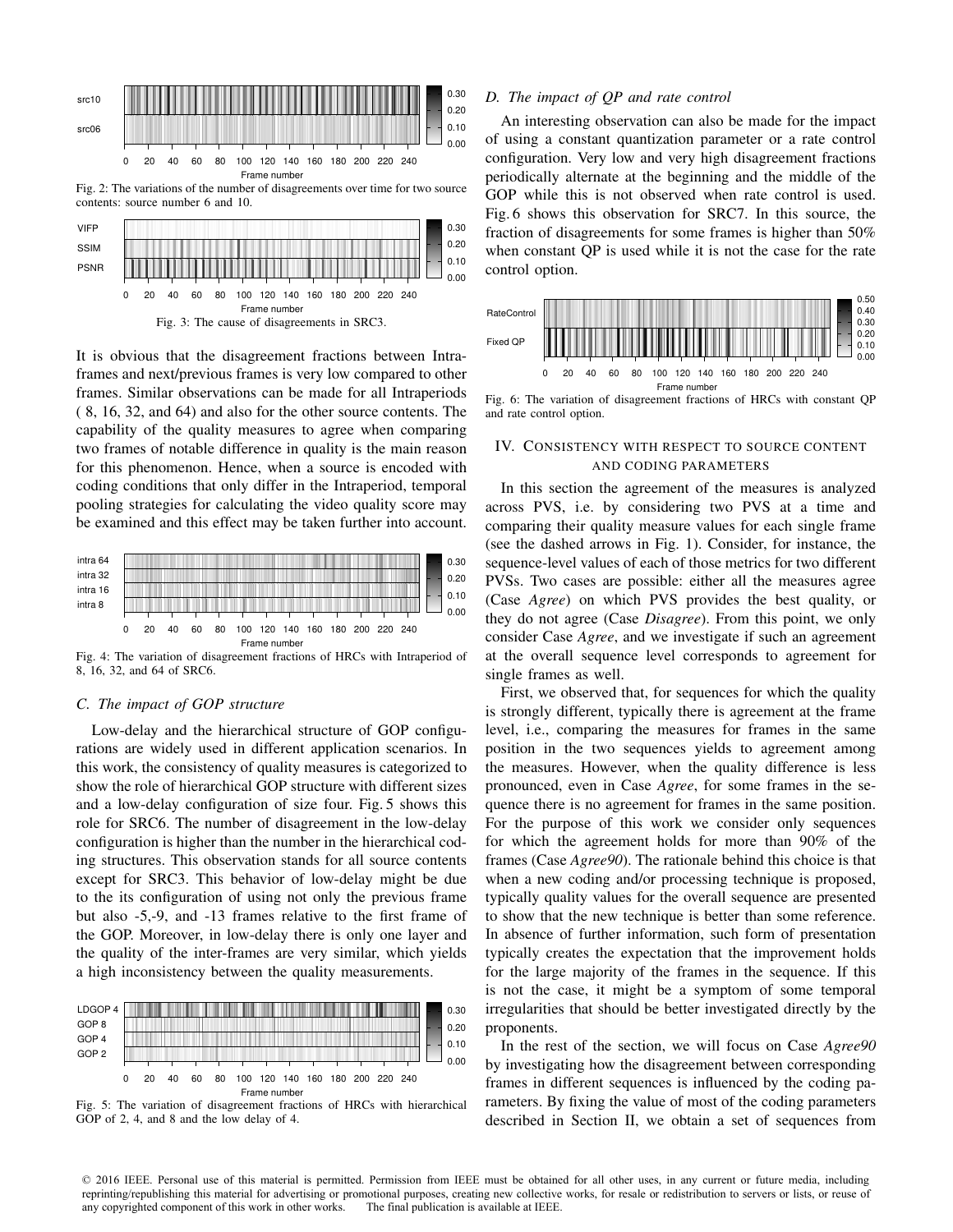which we choose the Case *Agree90* ones. The latter ones are compared one against each other, yielding to  $N(N-1)/2$ comparisons when N sequences are considered.

As a first example, we consider the number of slices per frame. Fig. 7 shows, for each frame position, the fraction of frames in that position that disagree among all the performed comparisons, and for which the reason of disagreement is the PSNR. This operation is repeated for similar sets in which only the number of slices per picture changes. It can be observed that the number of frames and their temporal position is very similar, therefore it seems that the number of slices does not significantly affect the number of disagreement.

| 1 sl/frame   |   |    |    |    |    |  |  |                                 |  |  |  | 0.03 |
|--------------|---|----|----|----|----|--|--|---------------------------------|--|--|--|------|
| 2 sl/frame   |   |    |    |    |    |  |  |                                 |  |  |  | 0.02 |
| 4 sl/frame   |   |    |    |    |    |  |  |                                 |  |  |  | 0.01 |
| 1500 B/sl    |   |    |    |    |    |  |  |                                 |  |  |  | 0.00 |
|              |   |    |    |    |    |  |  |                                 |  |  |  |      |
|              | 0 | 20 | 40 | 60 | 80 |  |  | 100 120 140 160 180 200 220 240 |  |  |  |      |
| Frame number |   |    |    |    |    |  |  |                                 |  |  |  |      |

Fig. 7: Fraction of frames in disagreement for different number of slices per frame. Fixed QP, GOP size 8, intra refresh 16, open GOP.

This method allows to intuitively see the difference and their position for a few different conditions, however it is impractical to perform large scale analysis. Therefore, instead of visually comparing the behavior over time of the fraction of disagreement, we propose to compute a similarity index, i.e., the absolute value of the correlation coefficient. Such an approach also allows to provide a quantitative measurement of the similarity.

|              | sl/frame | 2 sl/frame | 4 sl/frame | 1500 B/slice |
|--------------|----------|------------|------------|--------------|
| 1 sl/frame   | 1.000    | 0.988      | 0.976      | 0.969        |
| 2 sl/frame   | 0.988    | 1.000      | 0.974      | 0.973        |
| 4 sl/frame   | 0.976    | 0.974      | 1.000      | 0.966        |
| 1500 B/slice | 0.969    | 0.973      | 0.966      | 1.000        |

TABLE I: Correlation coefficient among the results of Fig. 7.

The previous figure can be compactly represented by the data in Table I. To further improve the scalability of the method, we represent such data using matrices with different gray values, where the darker is the gray level, the higher is the absolute correlation. Fig. 8 shows the same data of the previous table in this form. The image is obviously symmetric along the diagonal as the values in the table.



Fig. 8: Graphical representation of correlation coefficients shown in Table I.

We adopt this technique to analyze the influence of the major coding parameters. When the correlation is close to one, the parameter has almost no impact, whereas lower values show much higher influence.

First, we consider the fixed quantization parameter (QP) case, as done in most of the video coding works [8], and we vary only one parameter at a time. When all combinations of all the other coding parameters, including the source sequence, are considered, instead of only a subset as in Fig. 8, results are similar, as shown in the left part of Fig. 9.



Fig. 9: Correlation coefficients between the cases in which all but the slice size parameter (left) and resolution (right) are varied.



Fig. 10: Correlation coefficients between the cases in which all but the GOP size and intra refresh parameters are varied.

The same behavior happens for the open or closed GOP parameter (not shown in figures, correlation equal to 0.906), and partly for the resolution as in the right side of Fig. 9.

The more interesting parameters are the Intraperiod and the GOP size. Significant variations can be observed, especially when they are considered jointly as in Fig. 10. In particular, it seems that when the GOP size is small and the intra period is large, there might be a strong impact on the position of disagreements, whereas with the largest GOP size the effect is reduced. With the low-delay GOP configuration (LDGOP) correlation is very high, meaning that the influence of the intra refresh rate is much more reduced.

When the rate control algorithm of the HM test model software [9] is used instead of the fixed QP parameter, interesting observations can be made in the data, in particular when they are represented as a function of the frame position in the sequence. Fig. 11 is an example of such condition. The two rows are almost equal since they only differ for the open

© 2016 IEEE. Personal use of this material is permitted. Permission from IEEE must be obtained for all other uses, in any current or future media, including reprinting/republishing this material for advertising or promotional purposes, creating new collective works, for resale or redistribution to servers or lists, or reuse of any copyrighted component of this work in other works. The final publication is available at IEEE.